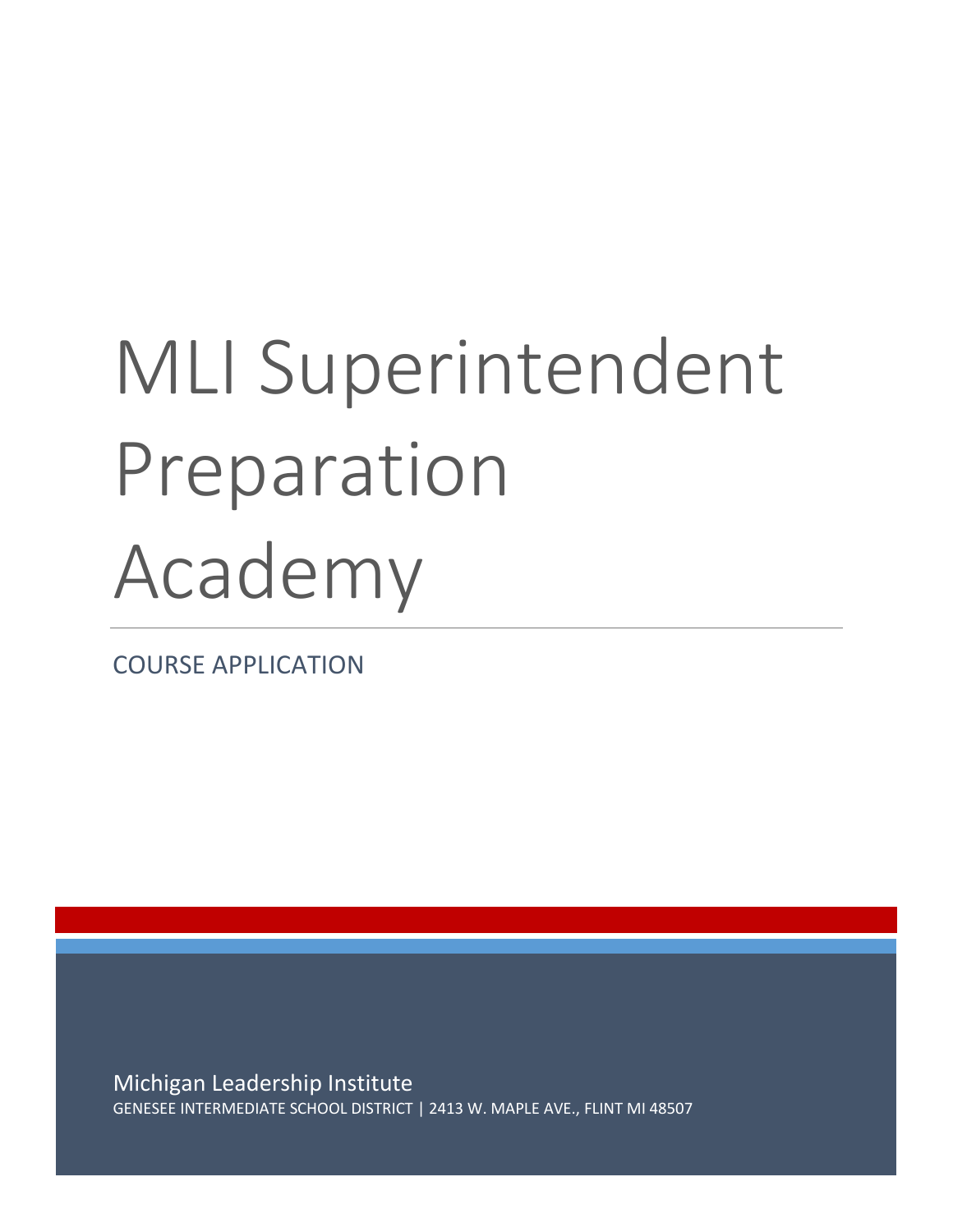

A service of the Genesee Intermediate School District

## **2022 Superintendent Preparation Academy**

#### *What is the Superintendent Preparation Academy?*

The Superintendent Preparation Academy is a comprehensive leadership development experience to prepare individuals who will be the next "class" of superintendent candidates – those considering the pursuit of positions in the year 2022 or thereafter. This experience will also help you grow as an educational professional regardless of your leadership position and strengthen your skills and knowledge to increase performance today and tomorrow.

#### *Why was the Academy developed?*

#### *MLI is committed to K-12 school districts and public institutions throughout Michigan and the success of all children by developing, deploying and supporting outstanding executive leadership.*

There will be an unprecedented number of superintendents retiring over the next decade. At the same time, fewer people with the necessary capacity-building experiences are aspiring to move into these critical leadership roles. In addition, the superintendency has become increasingly complex. It is critical that future superintendents receive the best possible preparation and support available to help ensure success in their new assignments.

#### *Who should participate in the Superintendent Preparation Academy?*

Target participants are people with the potential to be outstanding educational leaders who are considering applying for their first superintendency during the coming year or thereafter. This Academy will expand current administrator's base of knowledge in all critical areas. The Academy will accommodate up to 45 participants. This will ensure our ability to provide individualized and engaging support to selected participants. Participants must commit to attending every class session and completing assignments between classes.

#### *How will participants benefit?*

As a result of participating, participants will:

- Have a well-rounded understanding of the superintendency and how the superintendent impacts student success.
- Have a solid understanding of who they are as a leader, their leadership philosophy, and leadership styles.
- Have the skills necessary to engage the staff and community in planning and decision-making.
- Understand governance of local school districts and how the Board-Superintendent partnership can work.
- Have exposure to current critical issues and trends affecting the superintendency.
- Be prepared for the superintendent employment process and for first year success.
- Have an established network/supportive cohort as they move into and serve in the role of superintendent.
- Have a lifetime of mentors and a network of experienced supporters to assist them throughout their career.

#### *Who is presenting the Academy?*

This year marks the 23rd year of the Superintendent Preparation Academy. MLI has developed a comprehensive leadership development curriculum which is delivered by MLI staff, content experts, and sitting Superintendents from across Michigan. The program is grounded in the actual experiences of Michigan Superintendents and supported by related theory and research. Nearly 25% of sitting Michigan Superintendents are graduates of this Academy.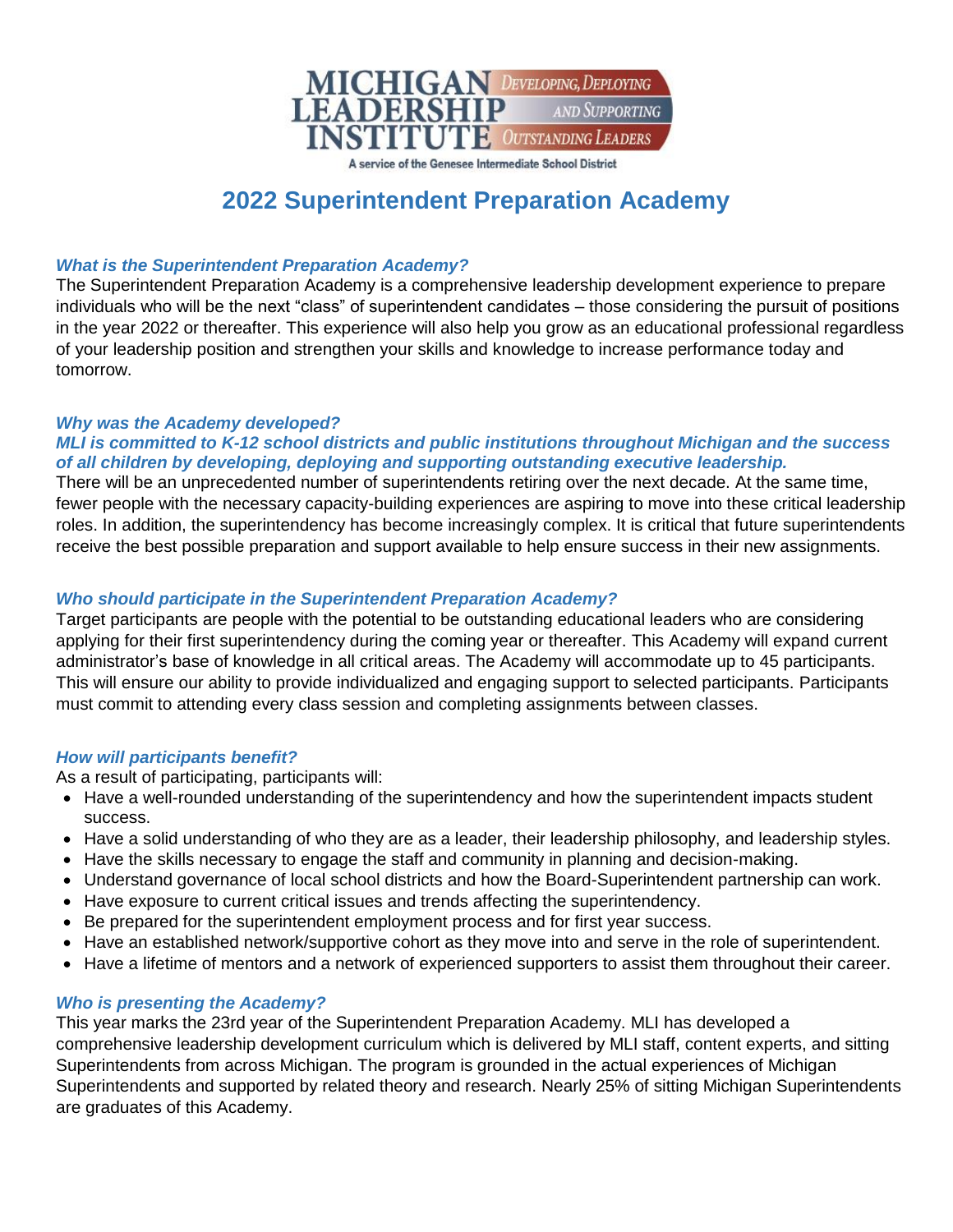#### *When will the Superintendent Preparation Series Academy be held?*

The Academy consists of four two-day sessions:

Day 1: 12:00 p.m.- 4:30 p.m., and an evening session 5:30 p.m.-8:00 p.m.

Day 2: 8:00 a.m.-4:30 p.m.

**September 29-30 @ Legacy Auditorium, Genesee ISD, 2413 W. Maple Ave., Flint 48507**

#### **October 27-28 @ Legacy Auditorium, Genesee ISD, 2413 W. Maple Ave., Flint 48507**

#### **November 17-18 @ Legacy Auditorium, Genesee ISD, 2413 W. Maple Ave., Flint 48507**

#### **December 15-16 @ Legacy Auditorium, Genesee ISD, 2413 W. Maple Ave., Flint 48507**

#### *NOTE: OUR INTENT IS TO PROVIDE ALL SESSIONS IN AN IN-PERSON FORMAT WITH ALL RECOMMENDED COVID-19 SAFETY PROTOCOLS IN PLACE. HOWEVER, THE TECHNOLOGY AND PROGRAMMING IS IN PLACE TO DELIVER ANY SESSION VIRTUALLY AS REQUIRED BY LOCAL OR STATE HEALTH ORDERS.*

In addition, out of class projects will include:

- Use of Blackboard and email to communicate with other class members
- Reading assignments and discussion preparation
- Mock Interviews
- Debriefing with a Superintendent mentor
- Development of a 90 Day Plan
- Activity Planning to Use with Future and Current Teams

#### *How much will the Superintendent Preparation Academy Cost?*

The registration fee for participants is \$1,400 for the entire series. This fee includes all activities, meals and course materials. Participants will be responsible for travel and lodging expenses. All other costs will be covered through the generosity of session sponsors.

#### *How do I apply for the Superintendent Preparation Academy?*

Applicants must complete an application and a letter of nomination from the applicant's current Superintendent. The nomination letter should address the applicant's capacity to be an outstanding district leader. **NOTE: The nomination letter is not required for those already in a Superintendent position.** Each applicant must also identify an experienced, current Superintendent mentor who will provide coaching and feedback during the academy experience.

#### *CLASS MEMBERS MAY EARN SCECHS OR GRADUATE CREDITS AS APPROPRIATE.*

*For more information regarding the Superintendent Preparation Academy curriculum, contact Dr. Lisa Hagel, Executive Director of Michigan Leadership Institute, 810-591-3251 or email [lhagelmli@geneseeisd.org.](mailto:lhagelmli@geneseeisd.org)*

**Email the completed Registration Form, Resume, Nomination Letter, and Personal Information Form to: Lisa Hook, [lhook@geneseeisd.org](mailto:lhook@geneseeisd.org)**

**Mail the registration payment to: Michigan Leadership Institute 2413 W. Maple Ave. Flint, MI 48507**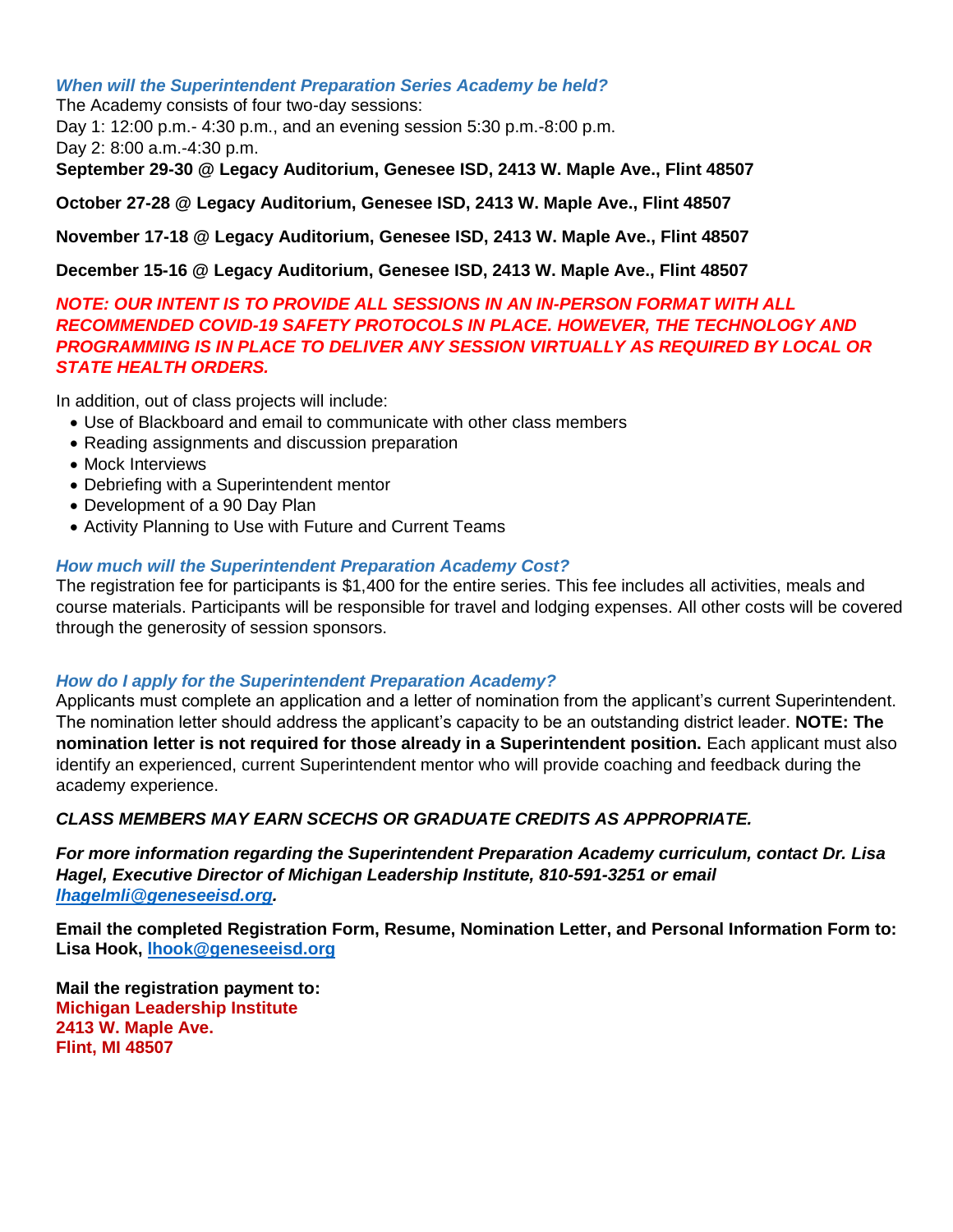

A service of the Genesee Intermediate School District

### **2022 Superintendent Preparation Series Academy** *Application/Registration*

#### *Dates:*

September 29-30 (Thursday-Friday) October 27-28 (Thursday-Friday) November 17-18 (Thursday-Friday) December 15-16 (Thursday-Friday)

#### *Meeting Times (each session):* Day 1: 12:00 noon – 8:00 p.m.

Day 2: 8:00 a.m. – 4:00 p.m.

#### *Meeting Location:*

Legacy Auditorium/Genesee ISD 2413 W. Maple Ave., Flint 48507

#### $\frac{1}{2}$ *Hotel Accommodations:* Hyatt Place Flint/Grand Blanc 5481 Hill 23 Dr, Flint, MI 48507 er Institute Phone: (810) 424-9000 *SPECIAL PRICING HAS BEEN ARRANGED FOR MLI SUPERINTENDENT PREP ACADEMY PARTICIPANTS.* Meijer<sup>1</sup>



#### *Registration Information:*

The Superintendent Preparation Academy will be limited to 45 qualified participants for the 2022 cohort (to allow for appropriate social distancing if necessary). Each applicant must complete the attached Registration Form, Personal Information Form, and include a current resume and a letter of nomination from his/her current district Superintendent. The nomination letter should address the applicant's capacity to be an outstanding district leader. Each applicant must also identify a mentor currently serving as a Superintendent in a Michigan district who will provide coaching and feedback during the Academy experience. Graduate credits or SCECHs may be earned by participants. *Participants must attend all sessions.*

**The registration fee is \$1,400.** The fee includes meals and materials. The fee must be paid in full to guarantee a place in the Academy cohort. The registration fee is not refundable after September 1, 2022. With written notice prior to September 1, 2022, 50% of the fee is refundable.

Participants will be responsible for cost of their lodging expenses. The dates for hotel stay are September 29, October 27, November 17, and December 15. Ample time will be allowed for hotel check-in before the evening presentation.

Registrants will be screened a rolling basis beginning in April 2022 until the cohort is full.

**Registration by August 1, 2022 is strongly encouraged. For registration and payment online follow this link <https://catalog.geneseeisd.org/catalog/eventdetails/1898>**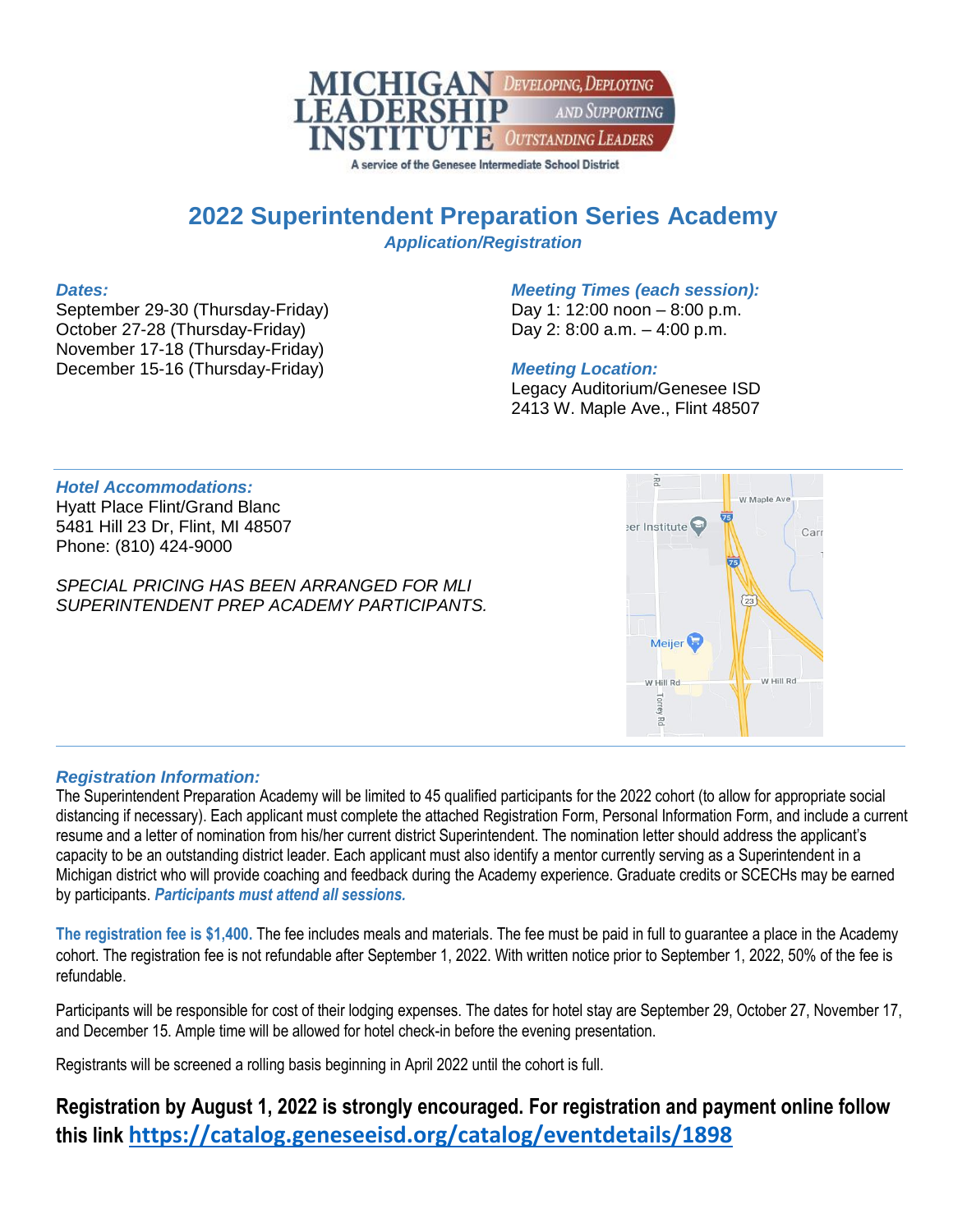

# **2022 Superintendent Preparation Series Academy**

#### *Application/Registration*

|                                | Position:                                                                                                                                                                                                                      |  |
|--------------------------------|--------------------------------------------------------------------------------------------------------------------------------------------------------------------------------------------------------------------------------|--|
|                                |                                                                                                                                                                                                                                |  |
|                                | Phone (home/mobile): \\espirit \\espirit \\espirit \\espirit \\espirit \\espirit \\espirit \\espirit \\espirit \\espirit \\espirit \\espirit \\espirit \\espirit \\espirit \\espirit \\espirit \\espirit \\espirit \\espirit \ |  |
|                                | Work Address: City, State, Zip: City, State, 2ip:                                                                                                                                                                              |  |
| <b>Mentor Information</b>      |                                                                                                                                                                                                                                |  |
|                                | Position:                                                                                                                                                                                                                      |  |
| District:                      |                                                                                                                                                                                                                                |  |
|                                |                                                                                                                                                                                                                                |  |
| <b>Registration Checklist:</b> |                                                                                                                                                                                                                                |  |
| <b>Registration Form</b>       |                                                                                                                                                                                                                                |  |
|                                | Letter of Nomination from current Superintendent (not required for those already a Superintendent)                                                                                                                             |  |

Current Resume

Registration Fee

Personal Information Form

#### *Registration Confirmation:*

Registrations are requested as soon as possible. Participants will be contacted directly with registration confirmation and additional program details.

For specific questions on hotel accommodations, provided meals, session locations, and/or technology please contact Lisa Hook at 810-591-4541 or email [lhook@geneseeisd.org.](mailto:lhook@geneseeisd.org)